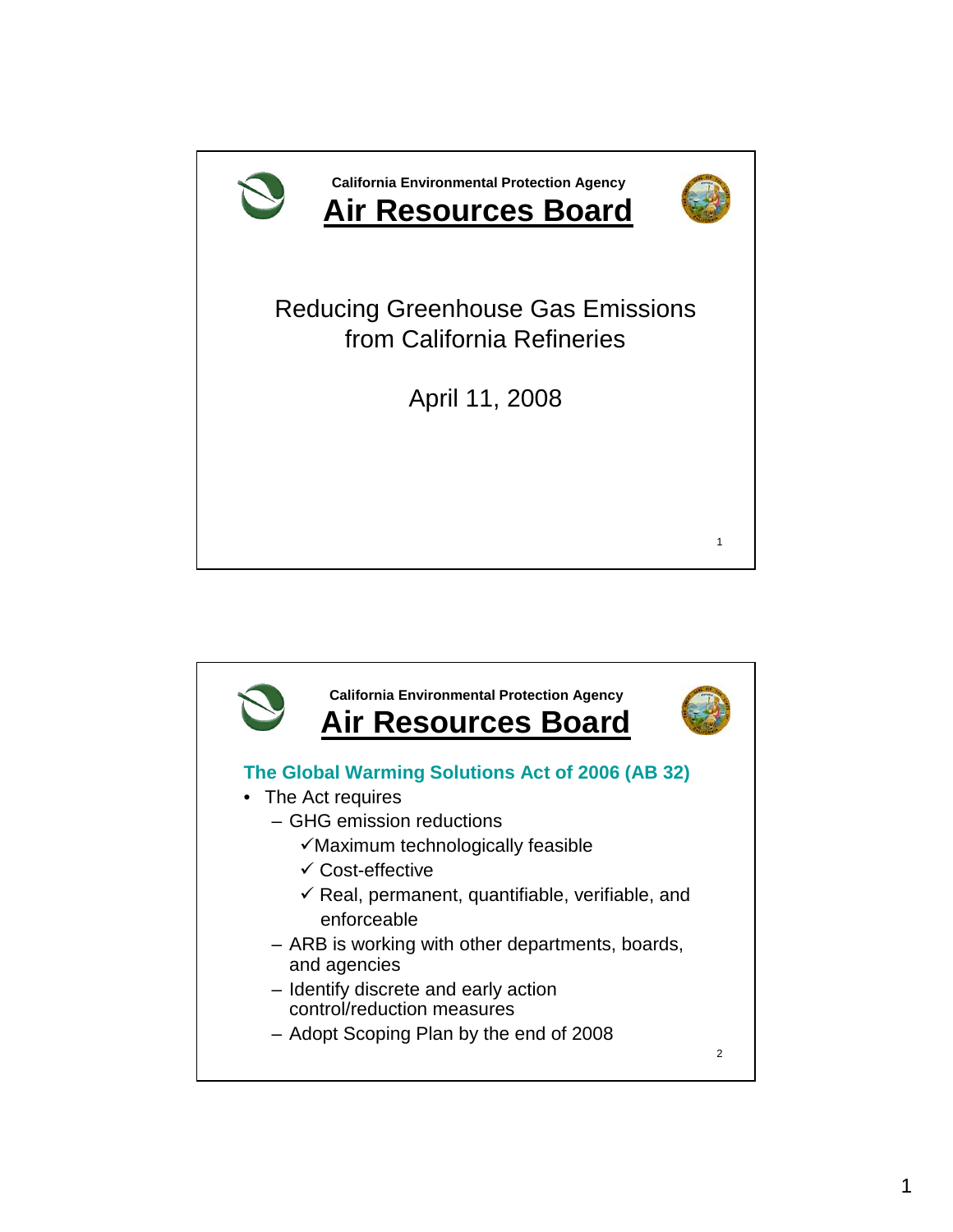| <b>Air Resources Board</b>                                   |             |                      |
|--------------------------------------------------------------|-------------|----------------------|
|                                                              |             |                      |
| <b>Total 2004 CA Refinery GHG Emissions</b>                  |             |                      |
|                                                              | MMT CO2 ea. | % of Total Emissions |
| <b>Process Heaters &amp; Boilers</b>                         | 14          | 40%                  |
| FCC catalyst regeneration (coke burn off)                    | 6           | 18%                  |
| <b>Hydrogen Production</b>                                   | 6           | 17%                  |
| In-Process fuel use (e.g., natural gas &<br>coke combustion) | 5           | 13%                  |
| <b>Turbine Electric Cogeneration</b>                         | 3           | 9%                   |
| <b>Turbine Combustion</b>                                    |             |                      |
| IC reciprocating engines                                     |             |                      |
| Industrial process miscellaneous<br>combustion               |             |                      |
| <b>Incinerators</b>                                          | 1           | 3%                   |
| <b>Asphalt heaters</b>                                       |             |                      |
| ICE electricity generation                                   |             |                      |
| <b>Flares</b>                                                | 0.3         | $1\%$                |
| <b>Fugitives</b>                                             | 0.03        | $< 0.1\%$            |
| Total                                                        | 35          | 100%                 |

![](_page_1_Picture_1.jpeg)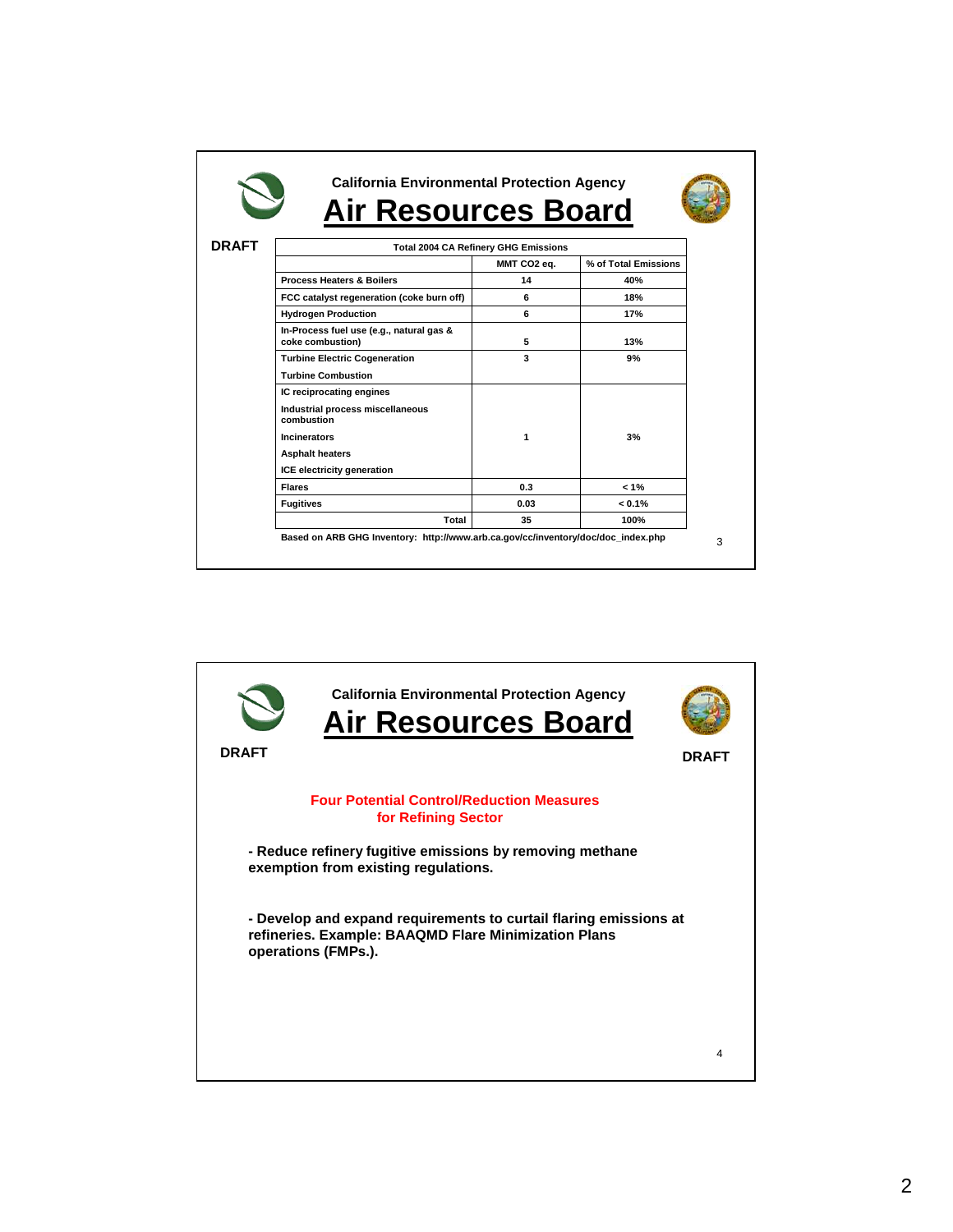![](_page_2_Picture_0.jpeg)

| <b>DRAFT</b>                                                                                            |                                                 | <b>DRAFT</b>                                    |
|---------------------------------------------------------------------------------------------------------|-------------------------------------------------|-------------------------------------------------|
|                                                                                                         | <b>Reducing Refinery GHG Fugitive Emissions</b> |                                                 |
| <b>Fugitive Emission Sources</b>                                                                        | <b>Measure</b>                                  | <b>Potential GHG Reduction</b><br>(MMT CO2 eq.) |
| <b>Storage Tanks</b>                                                                                    | <b>Removing Methane</b><br><b>Exemption</b>     | 0.012                                           |
| <b>WW Treatment</b>                                                                                     | <b>Removing Methane</b><br><b>Exemption</b>     | Up to 0.07                                      |
| Process Losses (pumps,<br>compressors, valves, connections<br>and other miscellaneous<br>equipment) (1) | <b>Removing Methane</b><br><b>Exemption</b>     | 0.014                                           |
| Cooling Towers <sup>(2)</sup>                                                                           | <b>Removing Methane</b><br><b>Exemption</b>     | Undetermined                                    |
| <b>Measures Total</b>                                                                                   |                                                 | $0.03 - 0.1$                                    |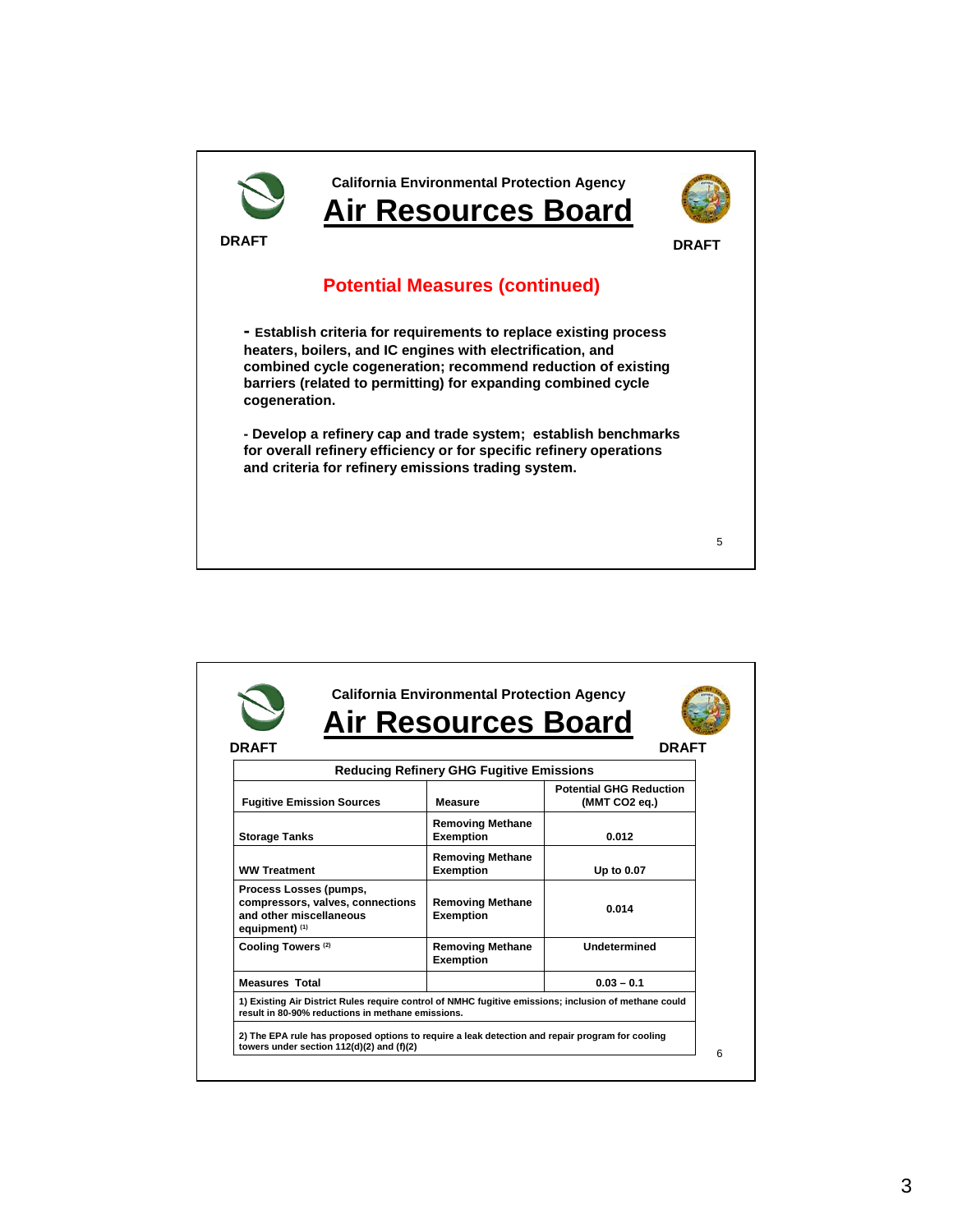|              | <b>California Environmental Protection Agency</b><br><b>Air Resources Board</b> |                                                             |                |
|--------------|---------------------------------------------------------------------------------|-------------------------------------------------------------|----------------|
| <b>DRAFT</b> |                                                                                 |                                                             | <b>DRAFT</b>   |
|              | <b>Reducing Flare GHG Emissions</b>                                             |                                                             |                |
|              | <b>Measure</b>                                                                  | <b>Potential GHG</b><br><b>Reduction</b><br>(MMT $CO2$ eq.) |                |
|              | Replace with Gas Recovery (1)                                                   | 0.20                                                        |                |
|              | 1) Example is the BAAQMD FMPs (Flare Minimization Plans)                        |                                                             |                |
|              |                                                                                 |                                                             |                |
|              |                                                                                 |                                                             | $\overline{7}$ |

![](_page_3_Picture_1.jpeg)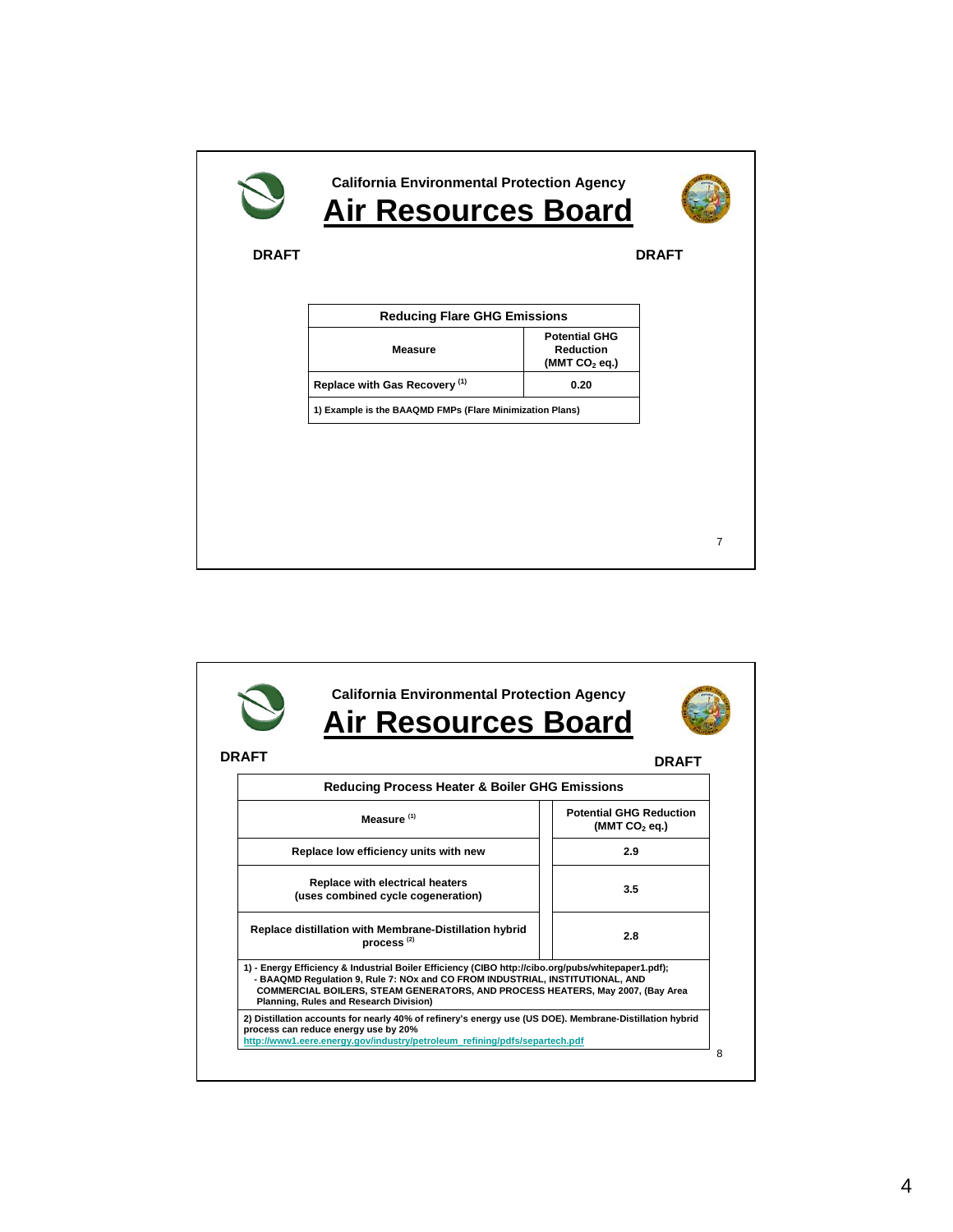| <b>DRAFT</b>                                                                                        | <b>DRAFT</b>                                                |
|-----------------------------------------------------------------------------------------------------|-------------------------------------------------------------|
| <b>Reducing FCC &amp; Coke Combustion GHG Emissions</b>                                             |                                                             |
| <b>Measure</b>                                                                                      | <b>Potential GHG Reduction</b><br>(MMT CO <sub>2</sub> eq.) |
| Replace Coke Combustion FCC catalyst based on<br>crude slate                                        | 0.61                                                        |
| Optimize carbon on regenerated catalyst (CRC)<br>ratio with CO boiler or incinerator                | 0.61                                                        |
| Replacement of FCC regenerator air compressors<br>with axial flow compressor                        | 0.06                                                        |
| Heavy Oil slurry-Catalyst Technology (eliminates coke<br>byproduct but requires hydrogen plant) (1) | 0.61                                                        |

![](_page_4_Picture_1.jpeg)